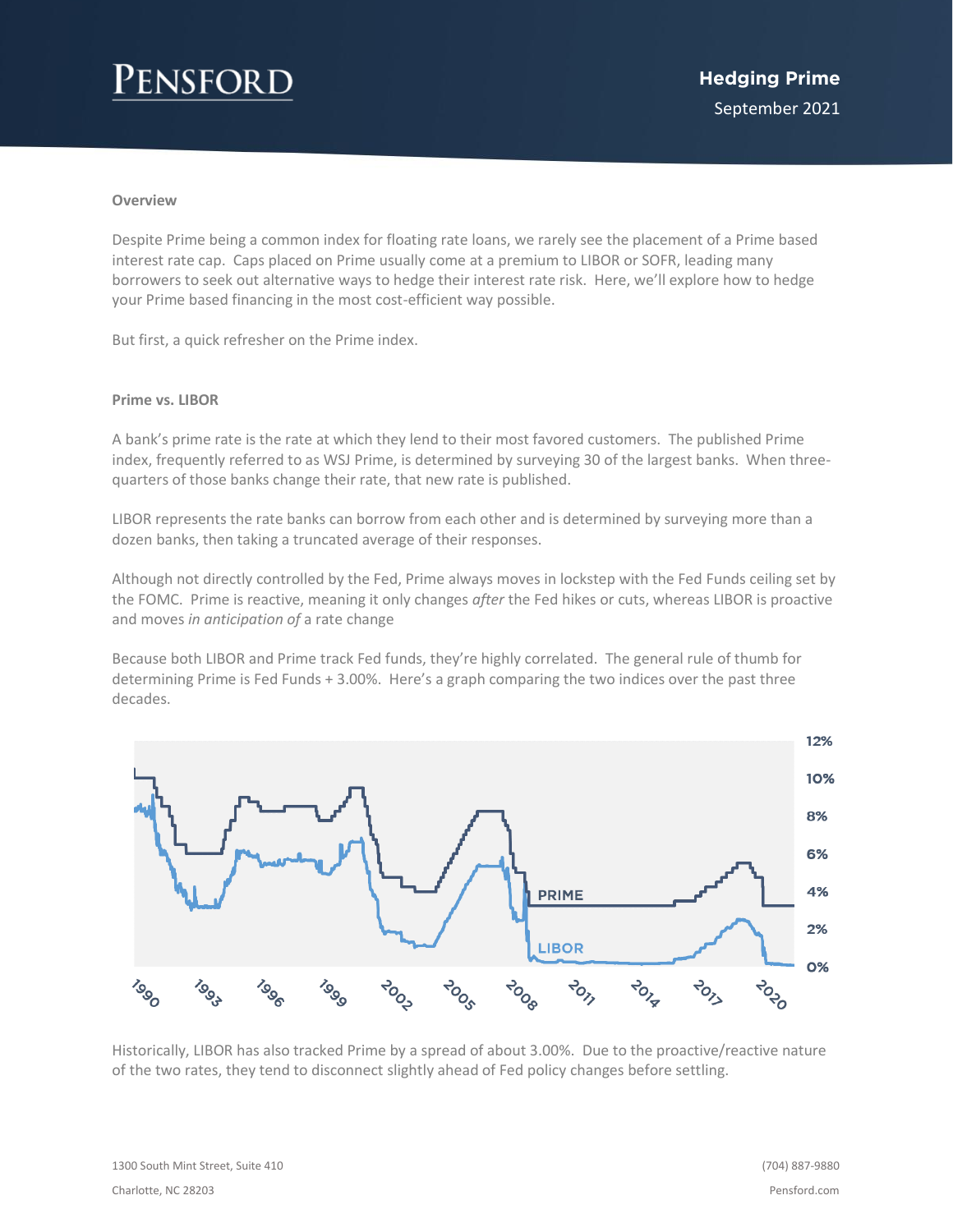The below table outlines their average spread over time. The most notable divergences are usually driven by major economic events or when the market is highly volatile.

| Since 1990                                         |                               |                         |
|----------------------------------------------------|-------------------------------|-------------------------|
| Average Spread<br>Max Difference<br>Min Difference | 2.907%<br>3.545%<br>$-0.088%$ | 3/20/2001<br>10/10/2008 |
|                                                    |                               |                         |
| Since 2000                                         |                               |                         |
| Average Spread<br>Max Difference<br>Min Difference | 2.940%<br>3.545%<br>-0.088%   | 3/20/2001<br>10/10/2008 |
| <b>Since 2010</b>                                  |                               |                         |
| Average Spread                                     | 3.030%                        |                         |
| Max Difference                                     | 3.545%                        | 5/20/2014               |
| Min Difference                                     | 2.234%                        | 3/21/2018               |

### **So… Why Not Just Buy a Prime Based Cap?**

Unlike LIBOR, there are limited Prime futures and few banks are willing to offer Prime caps. The banks that do are still hedging their risk using Eurodollar futures the same way they would on a LIBOR cap but charge for the basis risk they face. To compensate the bank for the additional risk, Prime hedges generally trade at a considerable premium to their LIBOR equivalent.

Check out the pricing grids below comparing the cost of a \$25mm, 2-year term cap.

| <b>Strike</b> | <b>LIBOR</b> |
|---------------|--------------|
| $1.00\%$      | 35,000       |
| 2.00%         | 20,000       |
| 300%          | 15,000       |

Borrowers can avoid paying the additional premium by instead purchasing a cap at the "LIBOR equivalent strike." This is as simple as subtracting the historical average spread between the two indices from the desired strike on Prime.

| 5.00%                                 | ÷. | 3.00%                         | <b>College</b> | 2.00%                             |
|---------------------------------------|----|-------------------------------|----------------|-----------------------------------|
| <b>Desired</b><br><b>Prime Strike</b> |    | <b>Average</b><br>Prime/LIBOR |                | <b>LIBOR</b><br><b>Equivalent</b> |
|                                       |    | <b>Spread</b>                 |                | <b>Strike</b>                     |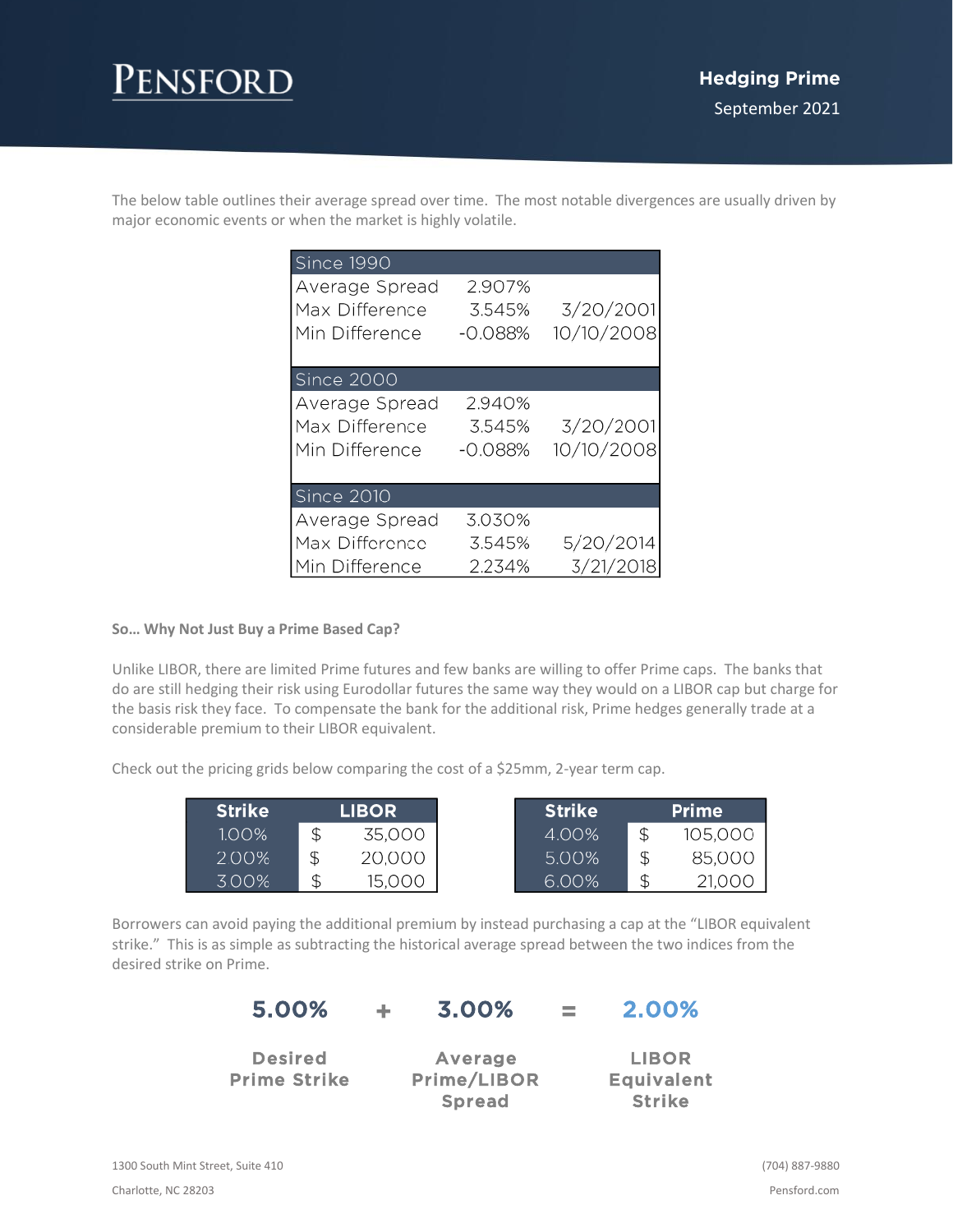

Let's say the borrower wanted to cap their Prime rate loan at 5.00%. If, in this above example, Prime were to reset at 5.50%, the borrower could expect LIBOR to reset around 2.50%.

|               | <b>LIBOR CAP</b> | <b>PRIME CAP</b> |
|---------------|------------------|------------------|
| <b>Reset</b>  | 5.50%            | 2.50%            |
| <b>Strike</b> | 5.00%            | 2.00%            |
| Payout        | 0.50%            | 0.50%            |

By instead capping LIBOR at 2.00% (the LIBOR equivalent strike), the borrower would still receive around 0.50% in coverage back from the bank without having paid the increased price for a Prime based hedge.

### **But What if LIBOR or SOFR Disconnects from Prime?**

Purchasing a cap on LIBOR at the equivalent strike does present some basis risk to the borrower, creating an imperfect hedge when the spread between the two indices isn't precisely 3.00%. When the spread is higher, the borrower is underhedged and vice versa.

Nonetheless, when comparing the increased premium to the potential mismatch, it's generally most efficient cost-wise for borrowers to purchase the cheaper hedge and hold the basis risk internally.



#### COST OF HEDGING PRIME

As illustrated above, the increased interest expense from any basis mismatch between LIBOR and Prime is usually substantially smaller than the premium a bank would charge to place a hedge based on Prime.